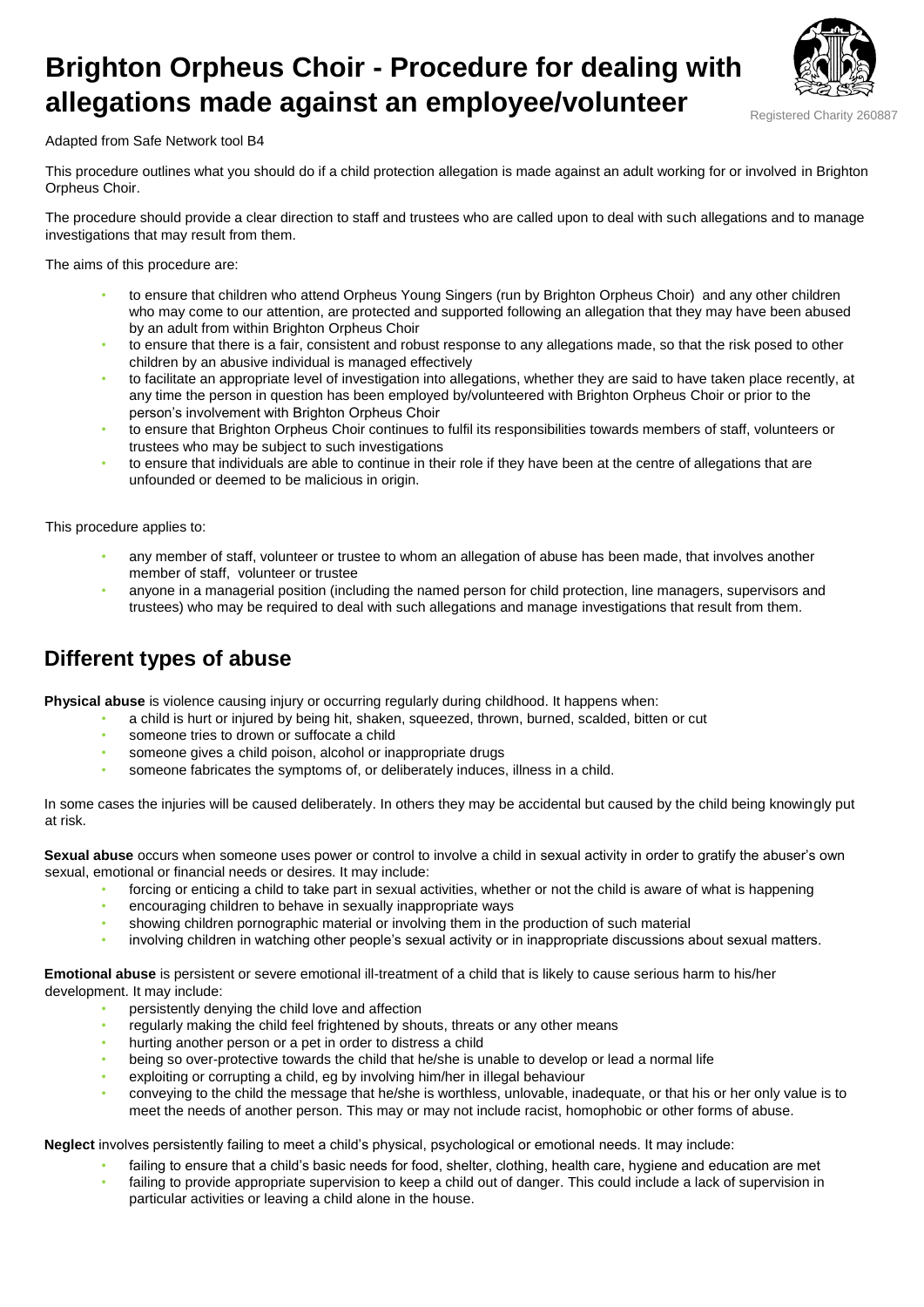#### **Emerging trends**

As there have been advances in digital technology, new threats have emerged that relate to the increasing amount of time that children and young people spend online and to the ways in which abusers use online methods to contact children and co-ordinate crime networks designed to exploit and abuse them. Child trafficking and the sexual exploitation of children for financial gain are also persistent issues that lead to children and young people being harmed.

#### **How you might find out about a possible case of abuse**

Ways that allegations might be made against an adult working for or involved with Brighton Orpheus Choir include:

- a child or parent/carer making a direct allegation against a member of staff or trustee
- a child or parent/carer expressing discomfort with the behaviour of a member of staff or trustee that falls short of a specific allegation
- another member of staff or volunteer directly observing behaviour that is a cause for concern
- the Choir being informed by the police or another statutory authority that a member of staff, volunteer or trustee is the subject of an investigation
- information emerging from the renewal or updating of a DBS check that suggests that a member of staff, volunteer or trustee may have committed an offence or been involved in an activity that could compromise the safety of the children they work with at Brighton Orpheus Choir
- a staff member or trustee telling the organisation that they have been the subject of allegations, have actually harmed a child, or committed an offence against (or related to) a child.

#### **What to do if an allegation is made or information is received**

There are potentially two issues that need to be dealt with as a matter of urgency:

#### **1. Is a child in immediate danger or does she/he need emergency medical attention?**

- If a child is in immediate danger and is with you, remain with him/her and call the police.
- If the child is elsewhere, contact the police and explain the situation to them.
- If the child needs emergency medical attention, call an ambulance and, while you are waiting for it to arrive, get help from your first aider.
- If the first aider is not available, use any first aid knowledge that you may have yourself to help the child. You also need to contact your supervisor/manager or named person for child protection to let them know what is happening.

The member of staff or manager should also inform the child's family if the child is in need of emergency medical attention, and arrange to meet them at the hospital or medical centre. The parents/carers should be informed that an incident has occurred, that the child has been injured and that immediate steps have been taken to get help.

#### **2. Is the person at the centre of the allegation working with children now?**

If this is the case, the concern needs to be discussed immediately with the Chairman of the Choir and the named person for child protection. One of these (either the Chairman or named person) should then, in a sensitive manner, remove the staff member involved in the allegation from direct contact with children.

It should then be explained to the person, in private, that there has been a complaint made against him/her, although the details of the complaint should not be given at this stage. The person should be informed that further information will be provided as soon as possible but that, until consultation has taken place with the relevant agencies and within the organisation, they should not be working with children. It may be best, under the circumstances, for the person to return home on the understanding that the manager or named person will telephone him/her later in the day.

The information provided to him/her at this stage will need to be very limited. This is because discussions need to take place first with other agencies who may need to be involved, such as the local authority children's social care department, the police or the local authority designated officer (LADO).

If the person is a member of a trade union or a professional organisation, he/she should be advised to make contact with that body. Arrangements should also be made for the member of staff or volunteer to receive ongoing support in line with the responsibilities the organisation has towards his or her welfare.

#### **Conducting an investigation**

Once any urgent necessary steps have been taken, attention can be given to dealing with the full implications of the allegations.

There are up to three possible lines of enquiry when an allegation is made:

- a police investigation of a possible criminal offence
- enquiries and an assessment by the local authority children's social care department about whether a child is in need of protection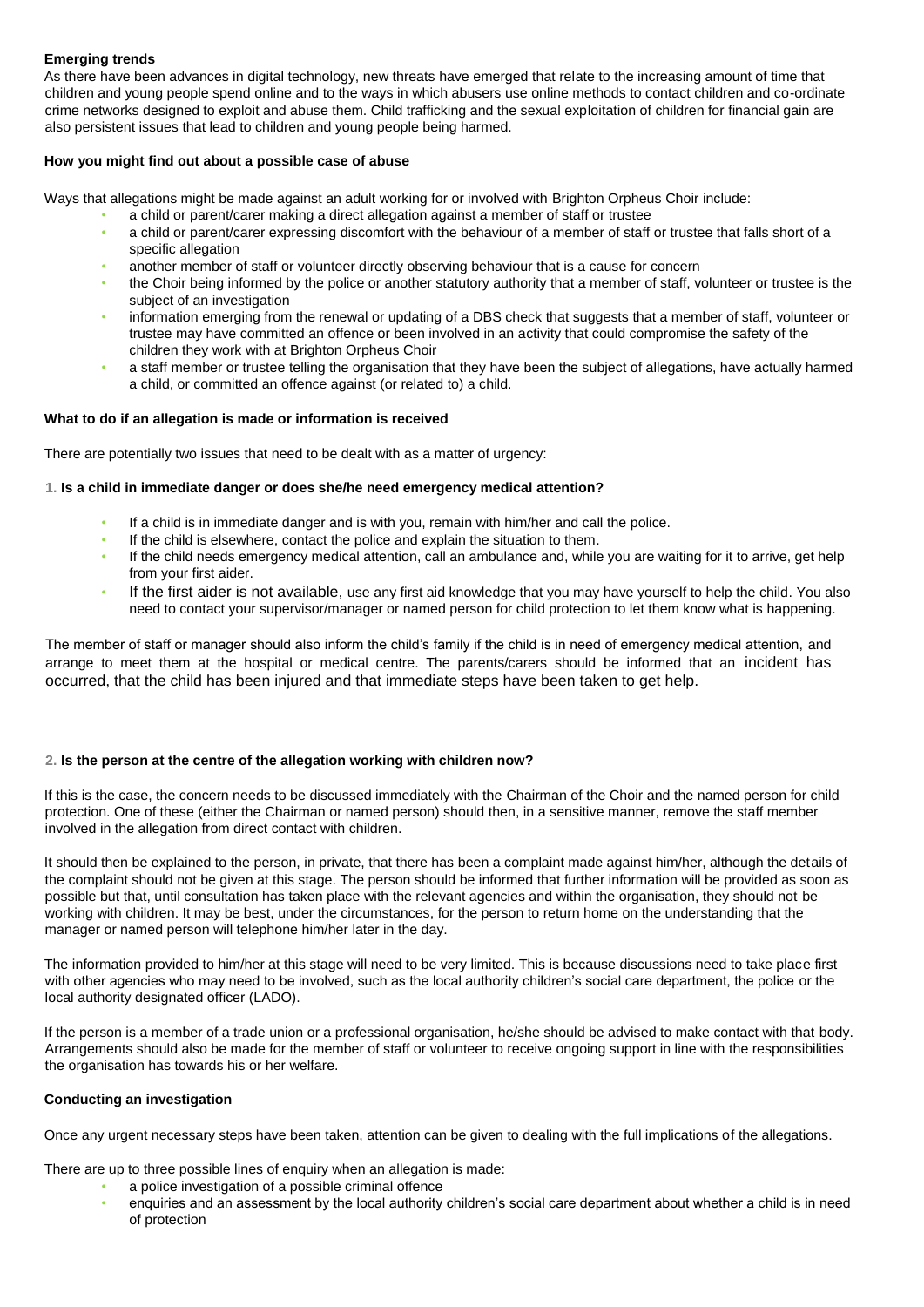• investigation by an employer and possible disciplinary action being taken against the person in question. This includes implementing a plan to manage any risk posed by the individual to children and young people in the workplace until the outcome of the other investigations and enquiries is known.

#### **Reporting an allegation or concern**

If the allegation is made by a child or family member to a member of staff, or if a member of staff observes concerning behaviour by a colleague at first hand, this should be reported immediately to the staff member's supervisor/manager and the named person for child protection; Brighton Orpheus Choir's lead on handling the allegation.

If a staff member has received an allegation or observed something of concern about their own manager, the staff member should report the allegation or concern to the person more senior to their manager.

If the person who is the subject of the concern is a named person for child protection, the matter should be reported to the named person's manager.

#### **When to involve the local authority designated officer**

The named person should report the allegation to the local authority designated officer (LADO) within one working day if the alleged behaviour suggests that the person in question:

- may have behaved in a way that has harmed or may have harmed a child
- has possibly committed a criminal offence against or related to a child
- has behaved towards a child in a way that suggests that he/she may be unsuitable to work with children.

This should also happen if the individual has volunteered the information him/herself.

The LADO may be told of the allegation from another source. If this is the case, then the first information received by Brighton Orpheus Choir may be when the LADO makes contact in order to explain the situation.

Whoever initiates the contact, there will be discussion between the LADO and Brighton Orpheus Choir named person to share information about the nature and circumstances of the allegation, and to consider whether there is any evidence to suggest that it may be false or unfounded.

If there is any reason to suspect that a child has suffered, or be likely to suffer, significant harm and there are no obvious indications that the allegation is false, the LADO, in cooperation with Brighton Orpheus Choir, will make an immediate referral to the local authority children's social care department to ask for a strategy discussion.

The LADO and named person will take part in the strategy discussion. The named person and any other representative from Brighton Orpheus Choir should cooperate fully with this and any subsequent discussion with the children's social care department.

It should be asked from the outset that the children's social care department shares any information obtained during the course of their enquiries with Brighton Orpheus Choir if it has any relevance to the person's employment.

# **Dealing with a criminal offence**

If there is reason to suspect that a criminal offence may have been committed (whether or not the threshold of 'significant harm' is reached), the LADO will contact the police and involve them in a similar strategy discussion, which will include the named person for child protection.

The named person and any other representative from Brighton Orpheus Choir should cooperate fully with any discussion involving the police and should ask for similar cooperation from the police in terms of the sharing of information relevant to the person's employment.

Discussions with the police should also explore whether there are matters that can be acted on in a disciplinary process while the criminal investigation takes place, or whether disciplinary action must wait until the criminal process is completed.

# **Talking to parents about the allegation or concern**

If the child's parents/carers do not already know about the allegation, the named person and the LADO need to discuss how they should be informed and by whom.

### **Talking to the person who is the subject of the allegation**

The person at the centre of the allegation should be informed as soon as possible after the initial consultation with the LADO. However, if a strategy discussion with children's social care or the police is needed, this might have to take place before the person concerned can be spoken to in full. The police and children's social care department may have views on what information can be disclosed to the person.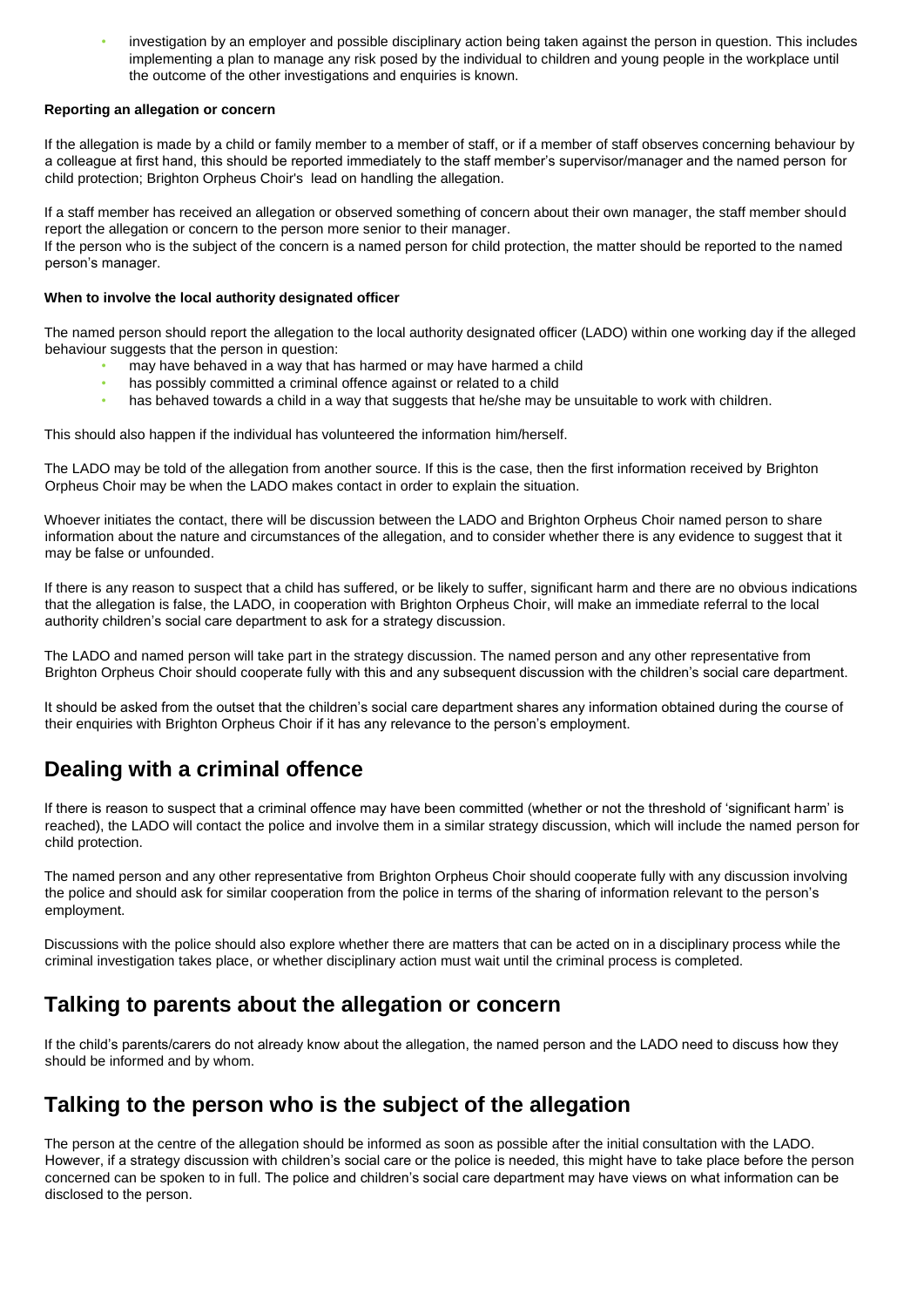Only limited information should be given to the person in question, unless the investigating authorities have indicated that they are happy for all information to be disclosed or unless there is no need for involvement from these statutory agencies.

The named person will need to keep in close communication with the LADO and the other agencies involved in order to manage the disclosure of information appropriately.

# **Taking disciplinary action**

If the initial allegation does not involve a possible criminal offence, the named person and manager of the person at the centre of the allegation should still consider whether formal disciplinary action is needed.

If the local authority children's social care department has undertaken any enquiries to determine whether a child or children are in need of protection, the named person should take account of any relevant information from these enquiries when considering whether disciplinary action should be brought against the person at the centre of the allegations.

The following timings should be kept to wherever possible, depending on the nature of the investigation:

- If formal disciplinary action is not needed, other appropriate action should be taken within three working days. • If disciplinary action is required, and can be progressed without further investigation, this should take place within 15
- days. If Brighton Orpheus Choir decides that further investigation is needed in order to make a decision about formal disciplinary action, the named person for child protection should discuss with the LADO the possibility of this investigation being done by an independent person to ensure that the process is objective. Whether or not the investigation is handled internally or independently, the report should be presented to the named person within 10 working days.
- Having received the report of the disciplinary investigation, the named person should decide within two working days whether a disciplinary hearing is needed.
- If a hearing is needed, it should be held within 15 working days.
- The named person should continue to liaise with the LADO during the course of any investigation or disciplinary proceedings, and should continue to use the LADO as a source of advice and support.

If a criminal investigation is required, it may not have been possible to make decisions about initiating disciplinary proceedings or about the person's future work arrangements until this is concluded. The police are required to complete their work as soon as reasonably possible and to set review dates, so the named person should either liaise with the police directly or via the LADO to check on the progress of the investigation and criminal process.

The police are also required to inform the employer straight away if the person is either convicted of an offence or acquitted or, alternatively, if a decision is made not to charge him/her with an offence or to administer a caution. In any eventuality, once the outcome is known, the named person should contact the LADO to discuss the issue of disciplinary proceedings.

If the allegation is substantiated and if, once the case is concluded, Brighton Orpheus Choir dismisses the person or ceases to use their services, or the person ceases to provide his/her services, the named person should consult with the LADO about referral of the incident to the Disclosure and Barring Service (DBS). This should take place within a month.

# **Managing risk and supporting the person at the centre of the allegation**

The first priority of Brighton Orpheus Choir must always be the safety and welfare of children and young people. However, as an employee or volunteer, the person who is the subject of the allegation has a right to be treated in a fair, sensitive and nonjudgemental manner and to have his or her privacy respected as far as this preserves the safety of the child and other children.

Information about the allegation must only be shared on a need to know basis with those directly responsible for supervising and managing the staff member or volunteer. Any other information (for example, explanations to other staff members as to why the person is not at work or working to different arrangements) should be agreed and negotiated with the individual concerned.

If the person is a member of a trade union or a professional organisation, he/she should be advised to make contact with that body as soon as possible after being informed that he/she is the subject of an allegation. Arrangements should also be made for him/her to receive ongoing support and information about the progress of the investigation.

The possible risk of harm to children and young people presented by the person who is the subject of an allegation needs to be carefully managed both during and after any conclusion to the investigation processes following the allegation. This means that Brighton Orpheus Choir may need to consider suspending the person if there is cause to suspect that a child may be at risk of significant harm, or if the allegation is serious enough to warrant investigation by the police, or if it is so serious that it could lead to dismissal. However, a decision to suspend should not be taken automatically, as there may be other ways of managing any risk presented by the person.

The situation should be discussed fully between the named person, the individual's manager/supervisor and the LADO, who will seek the views of the police and the children's social care department on the question of possible suspension. The conclusions of the discussion should also be carefully documented. Grounds for suspension should be clearly set out if this is the conclusion. If suspension is not the conclusion, then a clear plan should be made as to how any possible risk posed by the individual is to be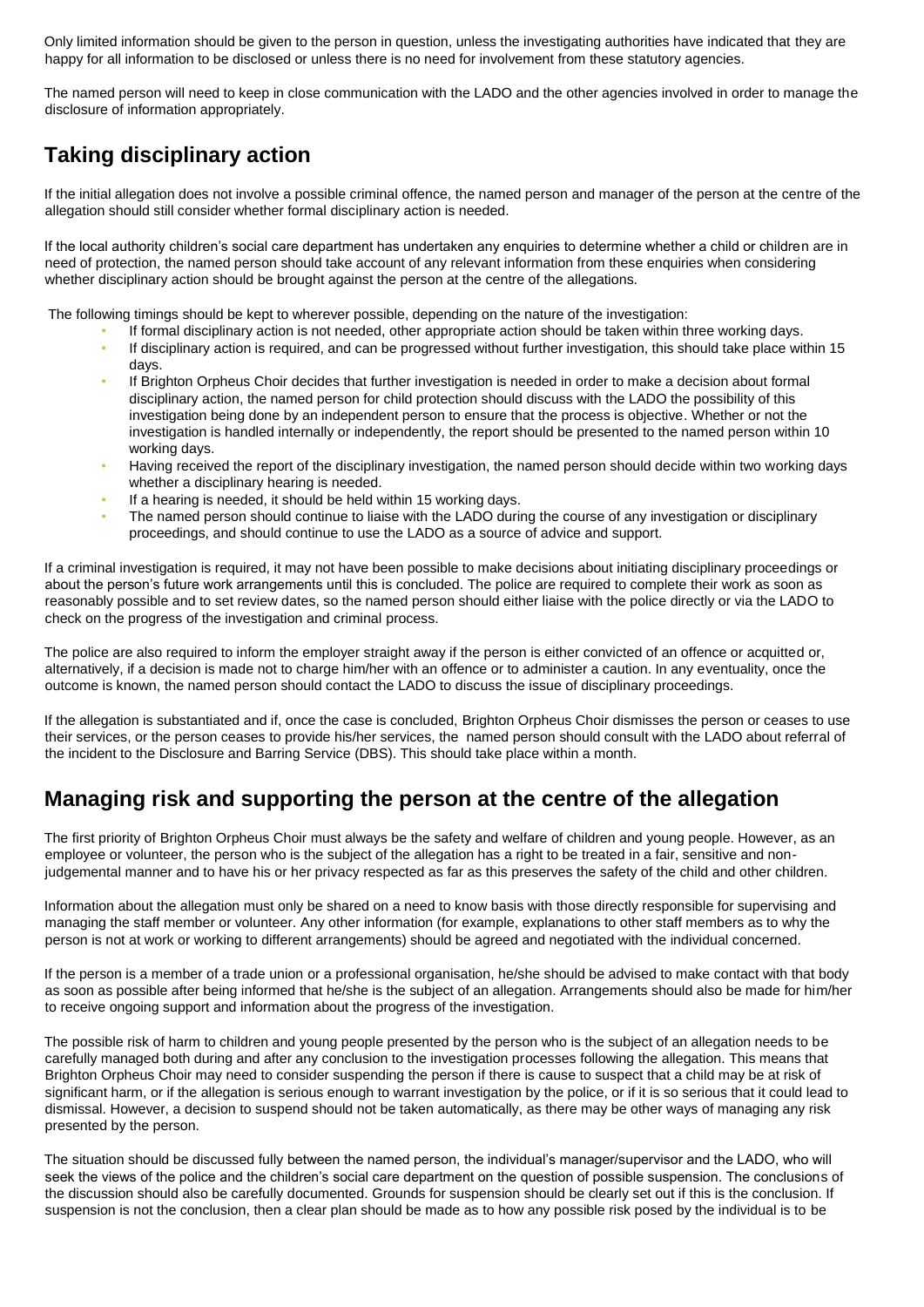managed. This could involve, for example, changes to the person's duties so that they do not have direct contact with children, and/or increased levels of supervision whilst at work.

If it is decided, once the case has been concluded, that a person who has been suspended or who has taken sick leave due to the stress induced by the allegation, is able to return to work, the named person and the manager/supervisor of the person who has been the subject of the allegations should consider how best to support the individual in this process. A plan to facilitate a return should be drawn up in consultation with the individual him/herself, and should take into account the need to manage any remaining child protection risks and also to support the person concerned after what will have been and will remain a very difficult experience.

If the decision is that the person cannot return to work and has to be dismissed or chooses to resign, the named person and the LADO should discuss the need for the matter to be referred to the Disclosure and Barring Service (DBS) and/or to any professional body to which the person may belong. Brighton Orpheus Choir should not enter into compromise agreements with individuals who resign following the conclusion of investigations into allegations made against them, and should always comply with its statutory obligations to share information about the individual in the interests of protecting children and young people.

If the allegation is found to be without substance or fabricated, Brighton Orpheus Choir should consider referring the child in question to the children's social care department for them to assess whether he/she is in need of services or whether he/she may have been abused by someone else. If it is felt that there has been malicious intent behind the allegation , Brighton Orpheus Choir should discuss with the police whether there are grounds to pursue any action against the person responsible.